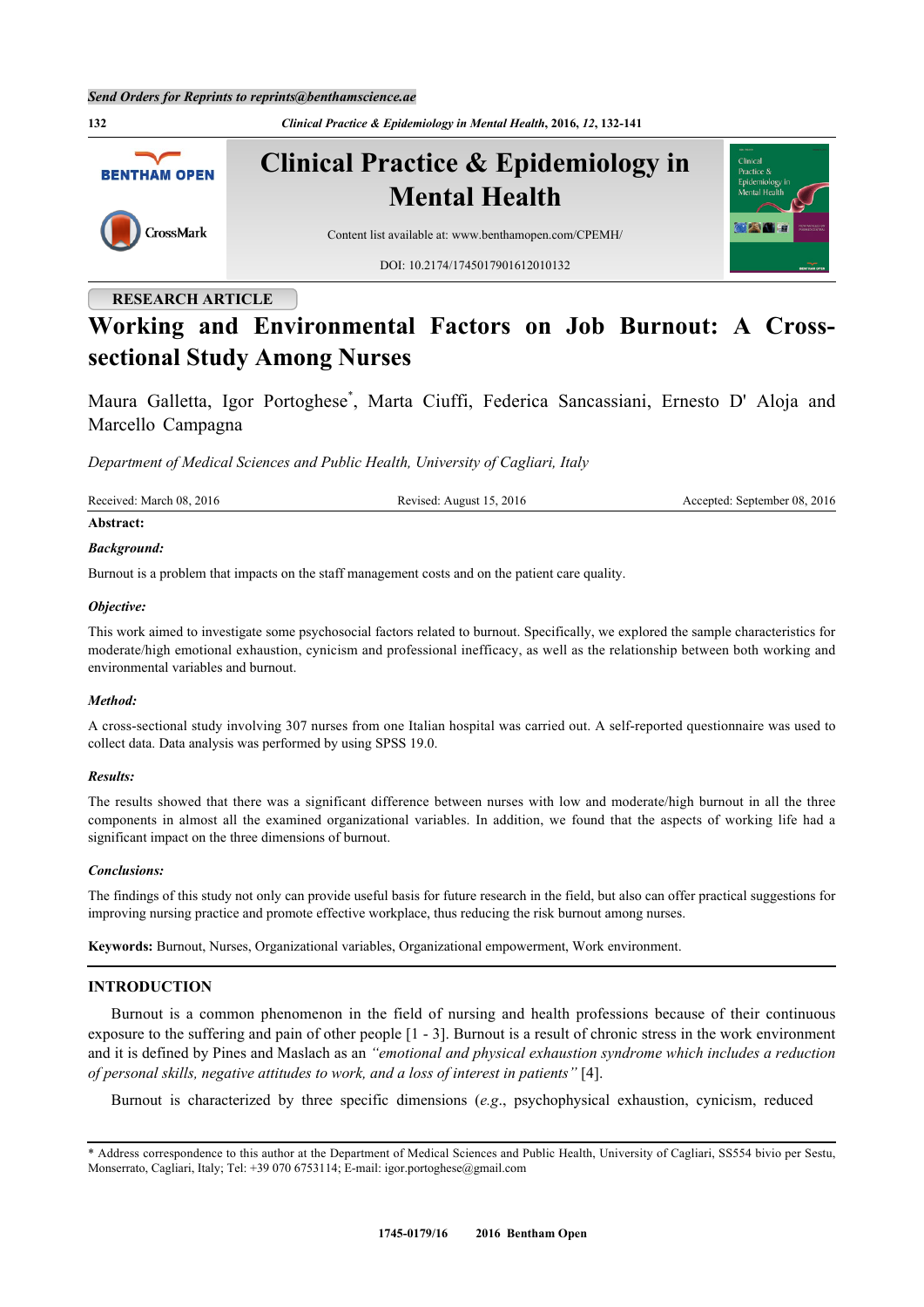professional achievement) identified for their features in symptoms[[5](#page-8-2)], but closely interrelated and in sequential relationship [[6\]](#page-8-3): an emotionally exhausted individual may decide to distance him/herself from work, thus developing a sense of cynicism. The latter can reduce the sense of accomplishment and personal effectiveness[[7\]](#page-8-4). *Emotional exhaustion* is the result of a recurrent stress condition (*e.g*., emotional and physical), resulting in an individual's perception of excessive job demands in relation to personal resources [[8\]](#page-8-5). *Cynicism* is a self-defense mechanism from exhaustion and disappointment, which aims to minimize one's own job involvement. *Reduced personal accomplishment or efficacy* is the self-reflexive dimension of burnout, which is characterized by a perception of inadequacy, loss of self-esteem and consequent feeling of personal failure. The sense of achievement and personal effectiveness is extremely important for each individual, because it represents one of the most important basic needs for human work motivation [[9\]](#page-8-6).

Scholars state that organizational factors in the work context may be a cause of chronic stress that leads to job burnout [[1](#page-7-0), [10](#page-8-7)]. If work environment is unable to meet individuals' needs, this can reduce their energy and enthusiasm, thus leading to negative consequences such as high absenteeism, poor job performance, mental diseases, anxiety, and job-related injuries [*e.g*. [2](#page-7-1), [11,](#page-8-8) [12](#page-8-9)]. Today's organizations seem to focus mainly on economic results, thus losing sight of the importance of the human aspect of the work and the human resources valorization, especially in the healthcare setting. This dehumanization condition is a cause of an increased discrepancy between job demands and necessary resources for doing work, which can determine adaptation diseases such as job burnout [[13](#page-8-10) - [15](#page-8-11)]. Understanding factors affecting job burnout is important to care workers' psychosocial well-being, organizational effectiveness, and consequently patient health [[16\]](#page-8-12). A main source of burnout is workload, which implies that workers feel overworked, thus reducing time and resources to adequately perform their activity [\[17](#page-8-13)]. In addition, a lack of job control can limit the employees' sense of autonomy to take decisions regarding their work. As a result, their sense of control over what they are doing is undermined and it may generate a condition of anxiety and exhaustion [\[17](#page-8-13)].

Many scholars [[18,](#page-8-14) [19\]](#page-8-15) discuss that the healthcare environment must change if the burnout phenomenon is to be limited. A way to contain the burnout risk is to promote empowering organizations[[20](#page-8-16), [21\]](#page-8-17). An Individual's empowerment happens when the work environment is able to allow nurses to do their work well. The aspects that foster organizational empowerment are receiving support, having opportunity for learning and growing, and access to resources necessary to provide care safely and effectively [[22\]](#page-8-18). The empowered work environment increase levels of organizational commitment and feelings of self-efficacy of workers. As Cherniss [[1\]](#page-7-0) defines burnout as a consequence of a work environment that fails to support the workers to perform their work, an empowered work environment should increase feelings of autonomy and self-efficacy of workers, thus mitigating conditions of the nursing environment that lead to burnout.

Based on Maslach and Leiter [\[3](#page-8-0)]'s theoretical model, the aim of this study was to analyze job burnout levels in nursing staff and work and context factors affecting the three burnout dimensions (exhaustion, cynicism, and personal inefficacy). We firstly analyzed psycho-social factors in nurses with high and low burnout levels. Then, we detected the relationship between psycho-social factors and burnout.

While much it is known about the context factors preventing emotional exhaustion and the important role of job control [*e.g*. [23,](#page-8-19) [24\]](#page-8-20), the literature is still poor of studies focusing the sequential link from exhaustion to cynicism [[25\]](#page-8-21). As cynicsm is behavioral manifestation of burnout, which it translates in aphaty and detachment behaviors towards patients, understanding how this link can be attenuated is critical for quality of care. Addressing this void in the literature it is important because healthcare context is a work setting with high exhaustion risk, in which excessive exposure to emotional job demands such as patient suffering and pain is expected. This study contributes to address this lack by showing the important role of organizational empowerment as a moderator which can reduce detrimental effects of cynicism.

#### **Hypothesis 1**

Organizational empowerment moderates the positive relationship between emotional exhaustion and cynicism, such that the relationship is weaker when empowerment is high.

Another way to prevent burnout is acting on positive aspects such as communication and efficacy of team. Following Deci and Ryan [[26\]](#page-8-22) workers engage in interpersonal relationships at work not only to achieve their functional goals, but also because they fulfill their psychological needs for autonomy, competence, and relatedness. Good relationships and communication among staff would increase team efficacy, thus reducing maladaptive consequences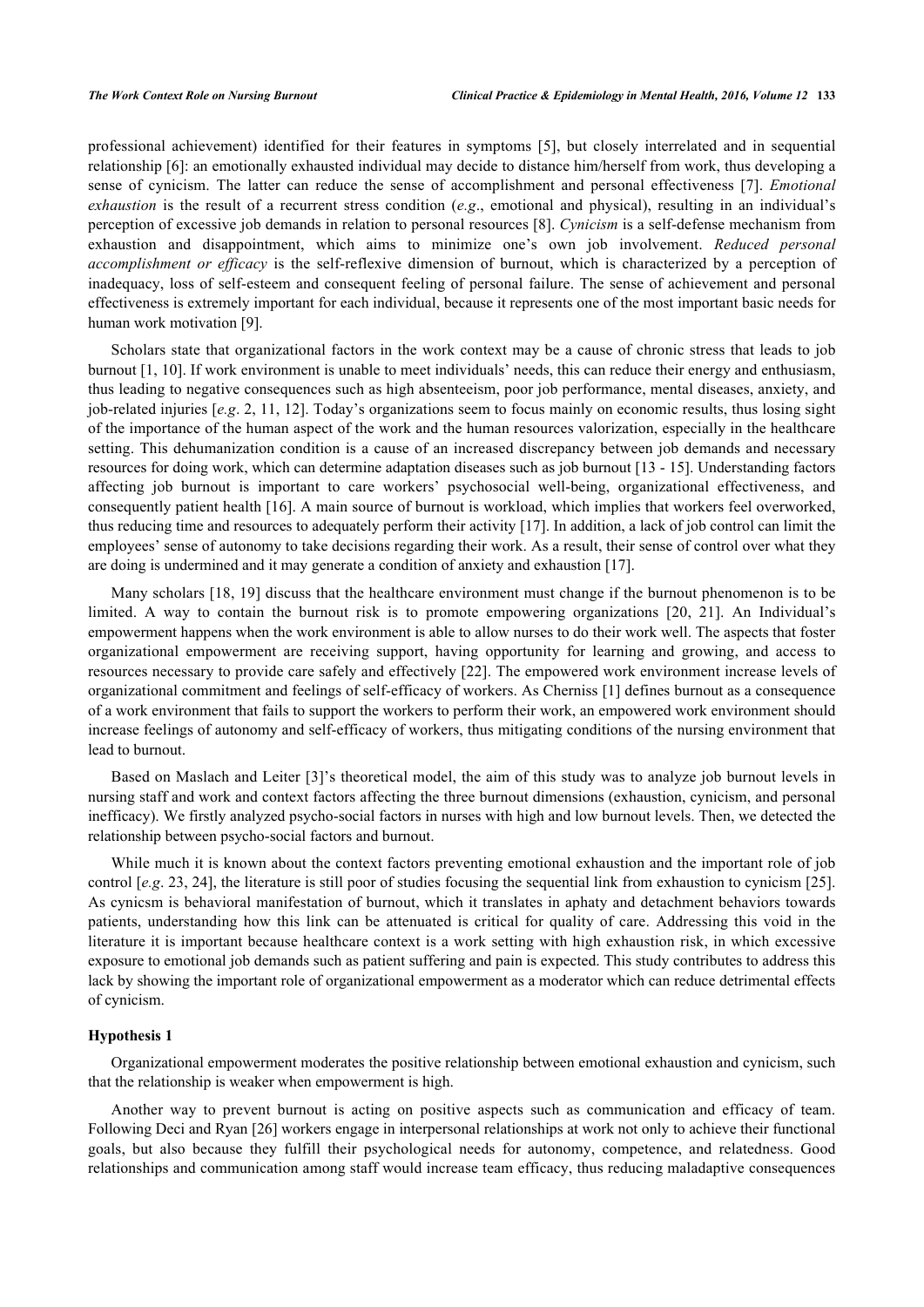such as burnout [[27](#page-8-23)]. Following previous studies [\[25](#page-8-21)], we considered personal efficacy as a burnout dimension whose development is simultaneous rather than sequential. The most part of the previous studies did not include this dimension in their analysis. As personal efficacy sense represents one of the most important basic needs for human work motivation [\[9](#page-8-6)], increasing personal accomplishment is extremely important for each worker. This study intends to analyze how team communication and team efficacy can represent important resources affecting personal (in)efficacy. Specifically, we postulated that team communication was positively related to team efficacy, which in turn was negatively related to personal inefficacy.

#### **Hypothesis 2**

Team efficacy mediates the relationship between team communication and personal (in)efficacy.

#### **METHODS**

#### **Sample and Procedure**

The study involved a total of 542 nurses nested in 24 units from one Italian urban hospital. The study was approved by local ethics committees and formal authorization to recruit nurses was obtained from Health Directors of the hospital. We recruited nursing from the main areas (medicine, surgery, intensive care, and other services) of the hospital. A total of 356 nurses from 15 of 24 units adhered to the survey (65.7% participation rate). Nurses were verbally informed of the purpose of the study to ensure ethical clarity. A paper questionnaire was administered to nurses during work hours by the researchers. The nurses were informed that their participation was completely voluntary and anonymous. Informed consent to participate was assumed on receipt of the completed questionnaires.

#### **Instrument**

The questionnaire included two main sections: a personal data section to reveal information about the age range, gender, unit and occupational tenure, *etc*. The other section included the burnout scale with the organizational variables of the study. Since some of the used scales have not an Italian validation, the questionnaire was opportunely translated by two mother tongue experts and translated again by two Italian experts though the back-translation procedure [\[28\]](#page-8-24). The following paragraph describes the scales used to measure all the study variables.

#### *Burnout*

A 16-item scale from Maslach Burnout Inventory (MBI) by Maslach, Jackson and Leiter [[29](#page-9-0)], was used. The scale measures the three burnout dimensions: emotional exhaustion (5 items), cynicism (5 items) and personal inefficacy (6 items). For each item, nurses were asked to indicate their agreement level by using a 7-point scale ranging from 1 (*never*) to 7 (*daily*).

#### *Organizational Empowerment*

A 9-item reduced version of the Conditions of Work Effectiveness Questionnaire-II - CWEQ-II [[30](#page-9-1)] was used. Three empowerment components were measured through three items each one: opportunity, resources, and support). Items were rated using a 5-point scale ranging from 1 (*never*) to 5 (*always*).

#### *Workload*

The 5-item sub-dimension of the Areas of Worklife Scale - AWS by Leiter and Maslach [\[31,](#page-9-2) [32](#page-9-3)] was used. Items were rated using a 5-point scale ranging from 1 (*strongly disagree*) to 5 (*totally agree*).

#### *Job Control*

Three items of the job control sub-dimension from Areas of Worklife Scale - AWS by Leiter and Maslach [[31,](#page-9-2) [32](#page-9-3)] were used. Also in this case, items were rated using a 5-point scale ranging from 1 (*strongly disagree*) to 5 (*totally agree*).

#### *Team Quality*

To measure perceived quality of teamwork, an adapted version of ICU questionnaire [\[33\]](#page-9-4) was used. The used version included two subscales: general communication (6 items) and perceived team efficacy (3 items). Items were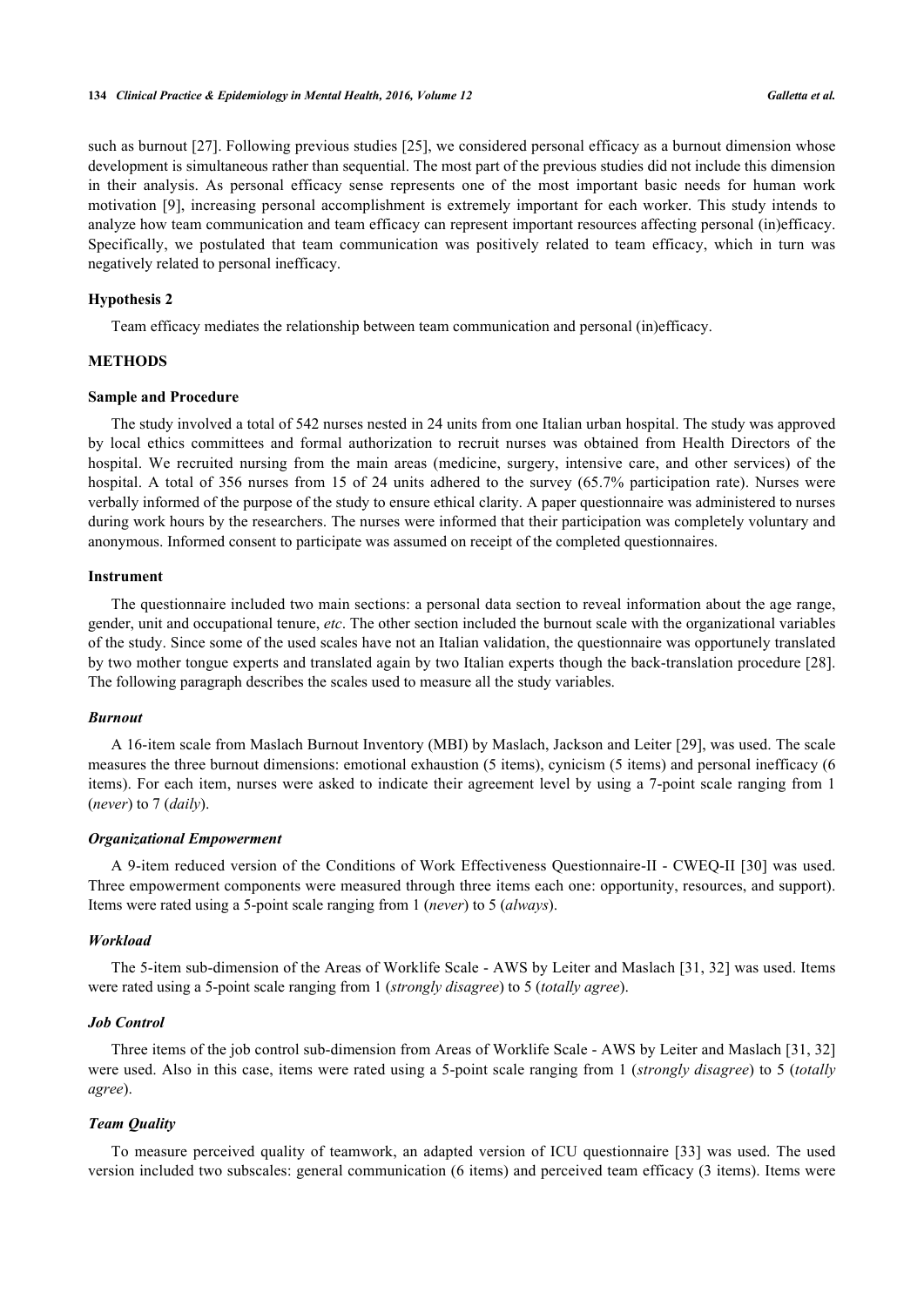rated using a 5-point scale ranging from 1 (*strongly disagree*) to 5 (*totally agree*).

#### **Statistics Analysis**

Job burnout was quantified by using scores identified by the authors for each sub-dimension [[29](#page-9-0)]. In this way, three levels of burnout were identified: low, moderate, and high.

Confirmatory factor analysis was carried out to test the validity of the measures. Measurement analysis was carried out by comparing a 10-factor model to a one-factor model (in which all items loaded into a common factor). The model fit was assessed by using the Comparative Fit Index (CFI), the Incremental Fit Index (IFI), and the Root-Mean-Square Error of Approximation (RMSEA) [[34\]](#page-9-5). A good model fit is reached when the cut-off value for IFI and CFI is  $\geq 0.9$ , andRMSEA  $\leq$  0.08 [[35\]](#page-9-6). Both Inter-correlation and internal coherence between items were assessed by using Cronbach's Alpha  $(\alpha)$ . Analysis of variance (ANOVA) was carried out in order to compare mean values of nurses groups with low and moderate/high levels of burnout according to organizational variables of the study. Correlation analysis was conducted using Pearson coefficient. Moderating and mediating analyses were performed in order to test Hypothesis 1 and Hypothesis 2, respectively. We tested the moderating effect by using the PROCESS macro for SPSS [\[36](#page-9-7)]. Age, organizational tenure, and clinical area were included as control variables. Finally, the structure of the interaction was tested by following Aiken and West's procedure [[37\]](#page-9-8). As recommended by MacKinnon Lockwood and Williams [[38\]](#page-9-9), 95% bias-corrected bootstrap confidence intervals (CI) were created with 5000 random resamples of original data to estimate the indirect effect of team communication on personal inefficacy through perceived team efficacy. Statistical analyses were carried out *via* SPSS 19.0 and AMOS 18.0 software.

### **RESULTS**

Overall, 307 questionnaires were entirely completed (86.2% response rate) and used for elaborating data. The response rate for each unit ranged from 52.9% to 100%. The remaining 49 questionnaires were discarded because they were empty or totally lacking for the personal data section. For this reason, we were unable to revisit characteristics of the individuals who refused completing questionnaires.

For the most part of the sample (85.5%), age ranged from 25 to 55 years, and with a prevalence of women (67.4%). For the most part of nurses (57.1%), organizational tenure was more than 10 years. Occupational tenure ranged from 1 to 3 years for 41.2%, from 4 to 10 years for 25.7%, and was more than 10 years for 32.9%.

Considering the total sample  $(N=307)$ , the results showed moderate levels of burnout for all the three dimensions (Emotional exhaustion:  $M = 2.33$ ,  $SD = 1.50$ , cut-off range  $\leq 2.00 - \geq 3.20$ ; Cynicism:  $M = 1.55$ ,  $SD = 1.30$ , cut-off range  $\leq 1.00 - \geq 2.20$ ; Personal inefficacy: M = 4.59, SD = 1.01, cut-off range  $\leq 5.00 - \geq 4.00$ ).

Furthermore, we found that a substantial percentage of nurses reported moderate/high burnout levels for each dimension, specifically in cynicism (54.7%) and personal inefficacy (57.9%).

#### **Comparison Between Nurses with Low and Moderate/high Burnout Levels**

Comparing nurses with low and moderate/high burnout levels, the results showed a significant difference for almost all the examined variables in association with emotional exhaustion. Specifically, nurses with moderate/high emotional exhaustion had low empowerment in terms of opportunity (*e.g*. poor opportunity to both gain new skills and knowledge and use skills and knowledge on the job), resources (*e.g*. poor time to accomplish job requirements and temporary help when needed), and support (*e.g*. poor helpful hints or problem solving advice when needed). Then, nurses with moderate/high level of emotional exhaustion referred to have an excessive workload and low job control which does not consent to provide an adequate patient care, as well as a low quality of team communication. Yet, there is no evidence for a significant difference between groups associated with perceived work team efficacy.

We found significant differences between nurses with low and moderate/high cynicism for all the examined organizational variables. Specifically, nurses with moderate/high cynicism levels referred low empowerment scores. Furthermore, nurses referred high workload and low job control scores, low quality of team communication, and low team efficacy to meet patients' care needs.

Finally, nurses with moderate/high personal inefficacy referred a low sense of organizational empowerment in terms of opportunity, resources, and support. Furthermore, nurses referred a low job control, a low quality of team communication, and a low perceived team efficacy. No significant difference between groups was found for perceived workload (see Table **[1](#page-4-0)** for results).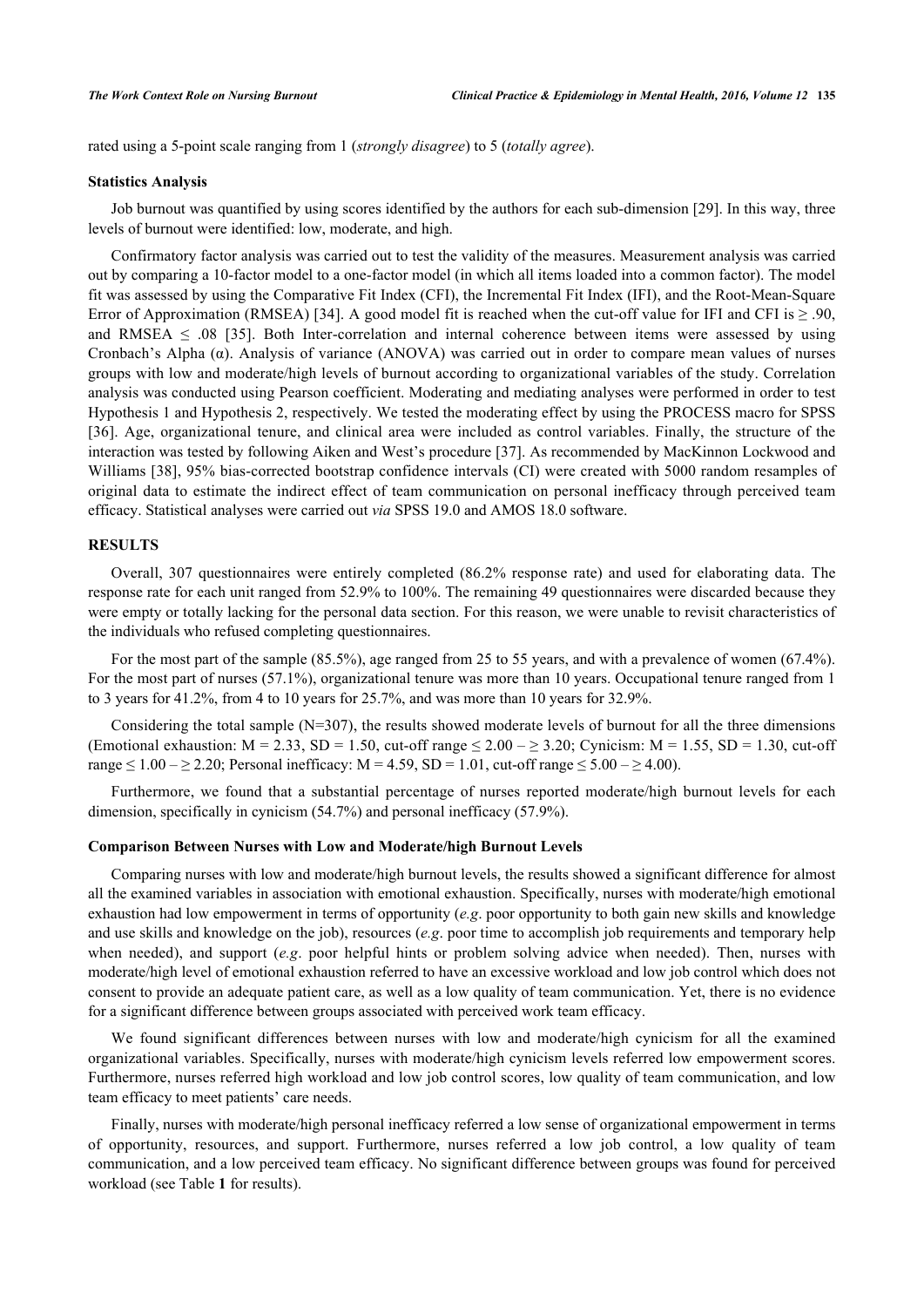|                      |                  | Opportunity        | <b>Resources</b> | <b>Support</b>            | Workload                  |                | <b>Job control Communication Team efficacy</b>   |              |
|----------------------|------------------|--------------------|------------------|---------------------------|---------------------------|----------------|--------------------------------------------------|--------------|
|                      |                  | M(SD)              | M(SD)            | M(SD)                     | M(SD)                     | M(SD)          | M(SD)                                            | M(SD)        |
| Emotional exhaustion | L<br>$n=161$     | 3.34(.98)          | 3.13(0.99)       | 3.05(1.11)                | 2.56(.72)                 | 3.50(.77)      | 3.57(.79)                                        | 3.83(.92)    |
|                      | M/H<br>$n = 146$ | 3.02(.96)          | 2.70(.92)        | 2.74(.95)                 | 3.20(.71)                 | 3.17(.86)      | 3.20(.72)                                        | 3.69(.82)    |
|                      |                  | $F=8.75**$         | $F=15.56***$     | $F = 5.45*$               | $F=61.35***$ $F=13.04***$ |                | $F=18.20***$                                     | $F=1.82$     |
|                      |                  | <b>Opportunity</b> | <b>Resources</b> | <b>Support</b>            |                           |                | Workload Job control Communication Team efficacy |              |
|                      |                  | M(SD)              | M(SD)            | M(SD)                     | M(SD)                     | M(SD)          | M(SD)                                            | M(SD)        |
| Cynicism             | L<br>$n=139$     | 3.39(.94)          | 3.08(.94)        | 3.14(1.05)                | 2.70(.74)                 | 3.45(.78)      | 3.63(.82)                                        | 3.96(.82)    |
|                      | M/H<br>$n=168$   | 3.02(.99)          | 2.80(1.00)       | 2.70(1.00)                | 3.00(.80)                 | 3.26(.86)      | 3.20(.89)                                        | 3.60(.89)    |
|                      |                  | $F=11.43***$       | $F=6.17*$        |                           | $F=14.81***$ $F=11.16***$ | $F=4.26*$      | $F = 24.61***$                                   | $F=12.84***$ |
|                      |                  | Opportunity        | <b>Resources</b> | <b>Support</b>            |                           |                | Workload Job control Communication Team efficacy |              |
|                      |                  | M(SD)              | M(SD)            | M(SD)                     | M(SD)                     | M(SD)          | M(SD)                                            | M(SD)        |
| Personal inefficacy  | L<br>$n=131$     | 3.50(.99)          | 3.15(1.00)       | 3.21(1.14)                | 2.86(.85)                 | 3.62(.74)      | 3.55(.86)                                        | 3.98(.86)    |
|                      | M/H<br>$n=176$   | 2.96(.92)          | 2.76(.94)        | 2.67(.91)                 | 2.87(.74)                 | 3.14(.84)      | 3.29(.69)                                        | 3.60(.86)    |
|                      |                  | $F = 24.38***$     |                  | $F=11.98***$ $F=20.86***$ | $F=0.12$                  | $F = 27.10***$ | $F=8.54**$                                       | $F=15.22***$ |

<span id="page-4-0"></span>**Table 1. ANOVAs results for low and moderate/high levels of burnout.**

*Note.N*=307. L=Low burnout, M/H= Moderate/High burnout. \*p<.05, \*\*p<.01, \*\*\*p<.001.

**Validity and Reliability of the Measures, and Correlation Analysis**

Confrmatory factor analysis results showed that the 10-factor model had a good fit to the data:  $\chi^2$ (df = 359) = 753.6, IFI = .90, CFI = .90, RMSEA = .06. On the contrary, the one-factor model fitted the data poorly:  $\chi^2$  (df = 404) = 2549.1, IFI = .44, CFI = .44, RMSEA = .13. Thus, the 10-factor model was significantly supported:  $\Delta \chi^2$  ( $\Delta df = 45$ ) = 1795.5, *p*  $< 0.001$ . The reliability coefficients of the measures were good  $(0.82-0.92)$ . The Cronbach's Alpha values of all the measures ranged from .67 to .88, thus indicating a good reliability and internal consistence of the measure items. Correlation analysis showed that all the three empowerment components (*i.e*. opportunity, resources, and support) were negatively related to the three burnout dimensions (emotional exhaustion,  $r = -.173, -.267, -.207, p < 01$ , respectively; cynicism,  $r = -.268, -.222, -.295, p < 01$ , respectively; personal inefficacy,  $r = -.358, -.289, -.293, p < 01$ , respectively). Workload was positively related to emotional exhaustion ( $r = .492$ ,  $p < .01$ ) and cynicism ( $r = .278$ ,  $p < .01$ ). Job control, team communication, and team efficacy were negatively related to all the burnout dimensions (emotional exhaustion, r  $=$  -.239, -.226, -.302, p<.01, respectively; cynicism, r = -.324, -.357, -.207, p<.01, respectively; personal inefficacy, r = -.182, -.247, -.296, p<.01, respectively).

<span id="page-4-1"></span>**Table 2. Interaction effect of organizational empowerment.**

| Cynicism (dependent variable)      |        | SЕ  |         |        |
|------------------------------------|--------|-----|---------|--------|
| Constant                           | 2.11   | .30 | 7.02    | < 0.01 |
| Clinical area <sup>ª</sup>         | $-.21$ | .14 | $-1.50$ | .136   |
| Age <sup>a</sup>                   | $-.03$ | .06 | $-.54$  | .586   |
| Organizational tenure <sup>a</sup> | .08    | .10 | .83     | .409   |
| Emotional exhaustion               | .39    | .05 | 8.10    | < 0.01 |
| Empowerment                        | $-.35$ | .09 | $-3.92$ | < 0.01 |
| Exhaustion×Empowerment             | $-12$  | .06 | $-2.14$ | < 0.05 |

*Note. N*=307. <sup>a</sup>Control variables.

#### **Moderating and Mediating Analysis**

The results showed that the positive relationship between emotional exhaustion and cynicism was significantly moderated by organizational empowerment  $(\beta = -0.12, p < 0.05)$  $(\beta = -0.12, p < 0.05)$  $(\beta = -0.12, p < 0.05)$  (see Table 2 for the results). Thus, hypothesis 1 was supported. Regression lines for the relationship between emotional exhaustion and cynicism at the low and high levels of organizational empowerment were plotted. The results showed that the form of the interaction was in the expected direction (Fig. **[1](#page-5-0)**). Nurses who referred high levels of exhaustion had high level of cynicism and this association was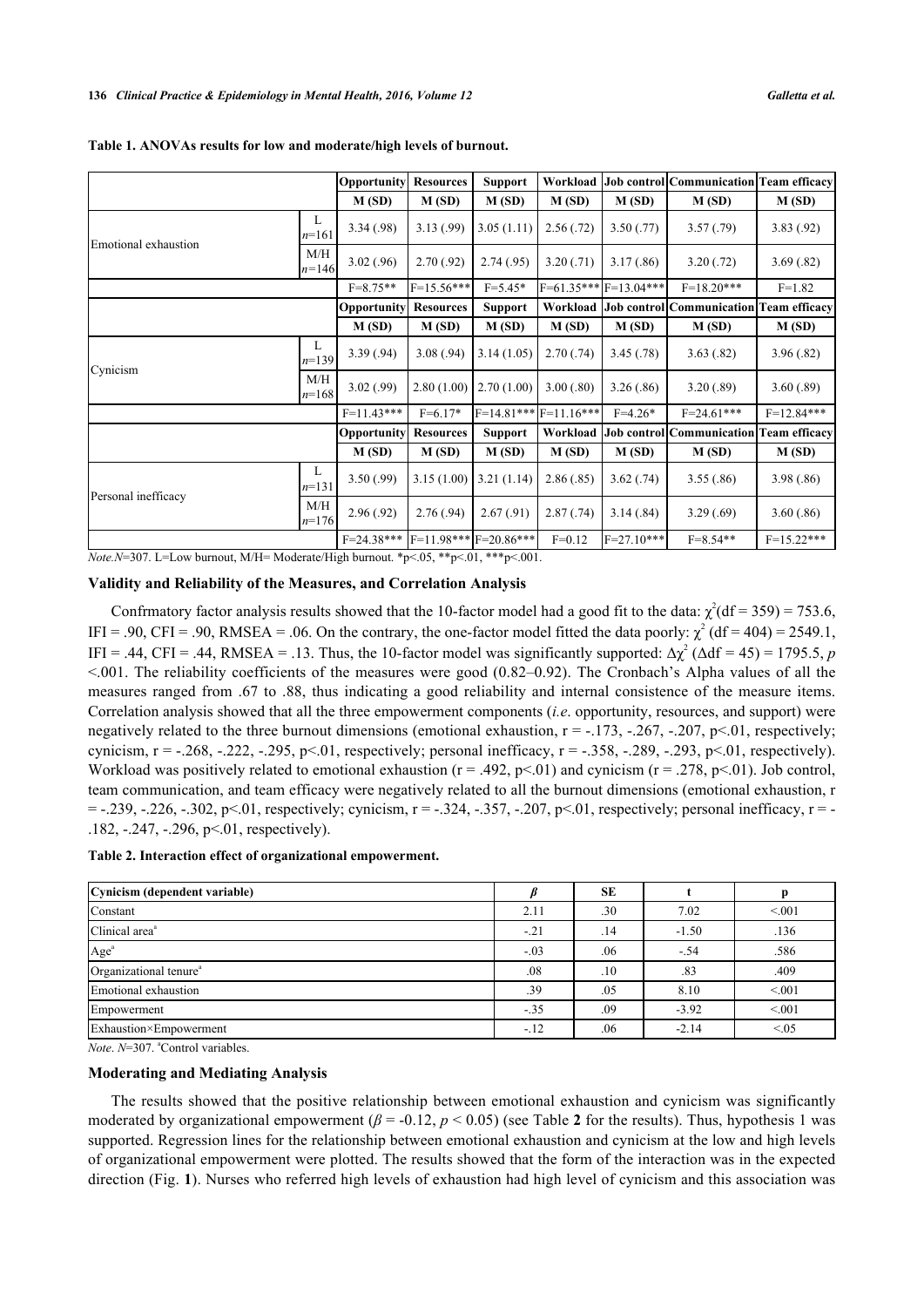<span id="page-5-0"></span>stronger when the perception of organizational empowerment was low (simple slope for low value of empowerment  $= 0.49, 95\% \text{ CI} = 0.36 - 0.61$ , t = 7.75, p<.001). On the contrary, the relationship was significantly less strong when empowerment was high (simple slope for high value of empowerment =  $0.29$ ,  $95\%$  CI =  $-0.15-0.43$ , t =  $4.12$ , p<.001).



**Fig. (1).** Moderating effect of organizational empowerment on the relationship between emotional exhaustion and cynicism.

Table**3** shows the results of the mediation test. We found that the indirect effect of team communication on personal inefficacy through perceived team efficacy was significant  $(-.22 \, 195\% \, \text{CI} = -.10, -.35]$ ). In other words, team communication was positively related to team efficacy which in turn was negatively associated to personal inefficacy.

<span id="page-5-1"></span>**Table 3. Mediating effect of perceived team efficacy.**

| Model                                                      | ß      | <b>SE</b> |         |        |
|------------------------------------------------------------|--------|-----------|---------|--------|
| Team communication to team efficacy                        | .68    | .05       | 13.53   | < 0.01 |
| Direct effects of team efficacy on personal inefficacy     | $-.32$ | .08       | $-3.93$ | < 0.01 |
| Total effect of team communication on personal inefficacy  | $-.27$ | .07       | $-3.69$ | < 0.01 |
| Direct effect of team communication on personal inefficacy | $-.05$ | .09       | $-.54$  | .587   |
| Partial effect of control variables on personal inefficacy |        |           |         |        |
| Clinical area <sup>ª</sup>                                 | $-.17$ | .11       | $-1.44$ | .151   |
| Age <sup>a</sup>                                           | .01    | .05       | .11     | .908   |
| Organizational tenure <sup>a</sup>                         | $-.10$ | .08       | $-1.21$ | .227   |

*Note*. *N*=307. <sup>a</sup>Control variables.

#### **DISCUSSION**

Burnout is a high risk for all organizations in terms of staff health, business and productivity. Therefore, it is appropriate to adopt a proactive approach to maintaining minimum levels of burnout before it could reach its highest form, thus reducing the risk of developing adverse effects on staff health. In effect, burnout is different from stress not only because of consequences at individual-level such as dissatisfaction, anxiety and tension, but also for the negative impact on interpersonal relationships, which generates cynicism and emotional detachment towards patients.

Significant differences were found when we compared nurses who refer low and moderate/high burnout according to working characteristics. Specifically, the conditions associated with moderate/high emotional exhaustion in nurses are high workload, limited (human and time) resources, support to effectively perform the job, as well as poor team communication and job control. Moderate/high levels of cynicism are associated with all the working life variables we analyzed. This would mean that cynicism is fueled by both structural and relationship aspects of the work. The staff's low efficacy is experienced by all those workers who-in addition to perceive low levels of empowerment-perceive a poor communication and team efficacy. No significant relationship has been found with workload. This could mean that quality of work-which implies a time and resources adequacy to yield effective results-has a more important impact on perceived efficacy than quantity of work. The results of the correlation analysis suggest that an individual's perception of organizational empowerment is significantly associated with a reduction in cynicism. Furthermore, we have noted that the more nurses experience occasions of high workload and low job control, the higher is burnout.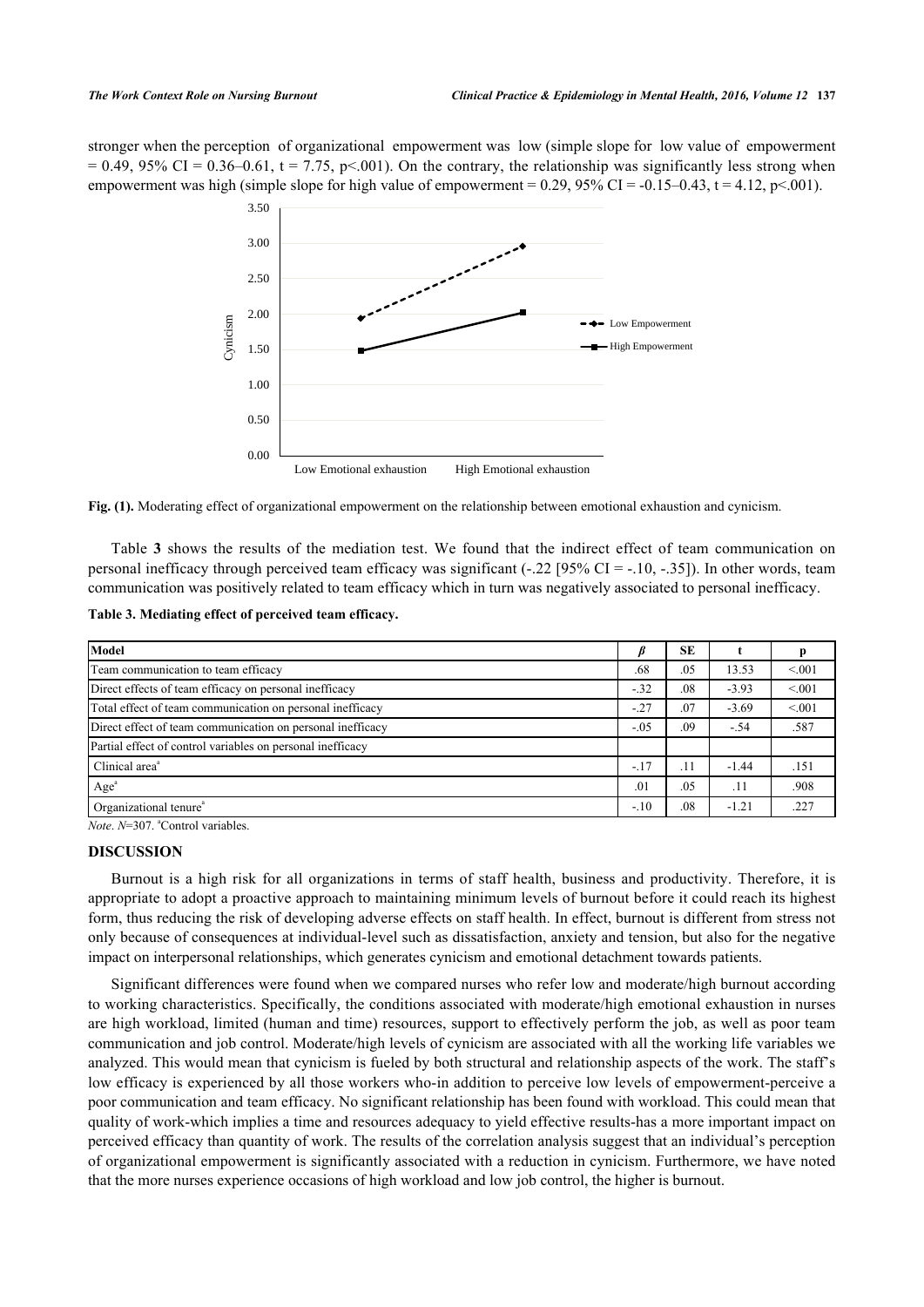The results from moderation analysis show that emotional exhaustion interacts with empowerment in the relationship with cynicism. Specifically, when empowerment level is high, the positive association between exhaustion and cynicism is significantly weak. On the contrary, when organizational empowerment was low, that association is strong. Thus, these findings highlight the important role of empowerment as protection factor capable to buffer the effect of exhaustion and reduce cynicism behavior. The results from mediation analysis show the indirect effect of team communication on personal inefficacy through team efficacy mediating role. In other words, quality of team communication increases team efficacy which, in turn, decreases personal inefficacy. This finding shows that personal (in)efficacy is strongly related to the whole team efficacy, and highlights the importance to promote good relationships among team members whose activity has to be efficaciously coordinated and synergic.

#### **Limitation**

The present study has some limitations. First, a convenience sample has been used. The questionnaire has been administered only to nurses who have given their consent to participate. This can limit the generalizability of the results, thus reducing external validity of the study. Another limitation is represented by the use of a self-reported questionnaire which may yield a bias related to social desirability and common method[[39](#page-9-10)]. Future studies should reduce the problems associated with this method by integrating individual perception data with objective data (*e.g*., unit performance) and assessments by supervisors. Finally, this study includes a cross-sectional design type and we are unable to examine the causal effect of the relationship between variables. This effect would be better analyzed through longitudinal studies, which would add something more about the sequential process of burnout based on the model tested in this study.

#### **Managerial Implications**

This study contributes to the literature through the identification of risk factors associated with burnout to plan appropriate preventive interventions in line with the Italian law on health and safety protection of workers [[40\]](#page-9-11). The law introduces the obligation to consider stress as a potential risk that originates from an organizational dysfunction with repercussions on staff behavior (*e.g*. absenteeism, turnover, negative health effects) and consequently on the quality of patient care. Costs due to excessive absenteeism and reduced quality of work are too high for all organizations. On the other hand, empowerment strategies [[20,](#page-8-16) [21](#page-8-17)] are often used by organizations to increase workers' job control. In effect, opportunities for growth and development can increase one's own ability to easily manage challenging and complex situations, thus limiting the burnout risk. This study adds something more by showing the protective role of empowerment which buffers the effect of exhaustion on cynicism. This finding can sensitize organizations to plan empowerment strategies, especially in nursing units where workload is inevitable. Also, we found that quality of communication among staff increases team efficacy, which is directly related to personal (in)efficacy sense. Thus, a way to reduce burnout phenomenon is to promote effective collaborative relationship among team members. This is important not only because poor relationships among staff members are associated with reduced work efforts and the work quality [[41\]](#page-9-12), but also for their impact on workers' psychosocial well-being and risk of clinical errors for patients [\[42](#page-9-13), [43](#page-9-14)].

We are aware that a complete absence of burnout in work environments is not plausible. However, the results of this study suggest that the phenomenon can be maintained at low levels when organizations activate strategies for reducing misfit between an individual and his/her work. This means that there is a part of containable risk and organizations must be able to assess it by taking into account specific needs of each unit. Some intervention strategies to manage the risk may include participating actively in decision-making and defining organizational goals, which can have a positive impact on individual work motivation[[44\]](#page-9-15). Furthermore, fostering job autonomy and control through continuing training, would allow the individuals to have more job responsibility and increase job significance. Finally, encouraging a collaborative leadership and good intra-group communication is crucial for promoting an individual's identification with the unit [\[45](#page-9-16)].

#### **Medical-legal Consideration**

At the European level work-related mental disorders are still commonly considered from a preventive point of view and, although it is widely admitted that work environments can affect both physical and mental health of workers, there is no general consensus on the recognition of these disorders as work accidents (or rather as sequels of accidents at work) or occupational diseases and then on the advisability of paying compensations for such pathologies by occupational injury and disease insurance organizations. The main question arising when dealing with this issue is the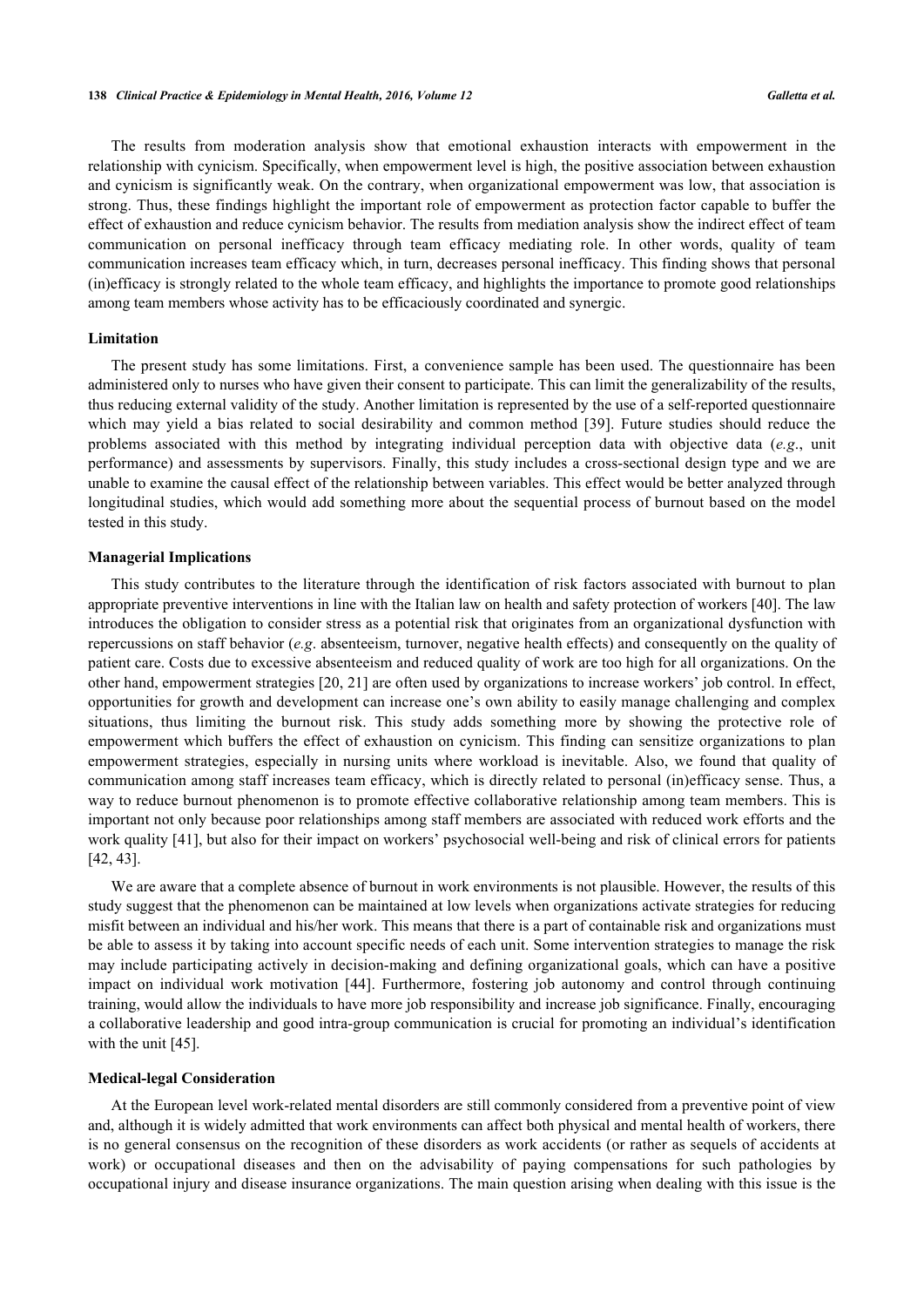difficulty of proving the causal link between work and diseases with multifactorial nature such as mental disorders, as well as their recognition under Italian, Belgian, French and Dutch complementary systems or under Swedish proof system. Countries such as Finland, Germany and Switzerland a priori do not allow the recognition of mental disorders as occupational diseases. The classification of a mental disorder as an accident at work is even more difficult because the concept of accident implies a criterion of suddenness. Both conceptual and regulatory reasons explain the paucity of recognition of mental disorders such as PTSD and Depression by national insurances against accident at work and occupational diseases throughout Europe despite the high number of claims [[46\]](#page-9-17). The above mentioned issues appear even more complicated when dealing with burnout syndrome. In fact in most European countries, unlike Sweden and the Netherlands [[47](#page-9-18)], burnout has not yet been recognized as an autonomous nosographic-diagnostic entity. Then, in this scenario, the formulation of a psychiatric-DSM medical diagnosis of adjustment disorder or post-traumatic stress disorder - and not the psychological-ICD 10 classification of burnout as a "state of vital exhaustion" - is needed whenever a staff nurse claims to have developed a burnout syndrome due to his/her work context. This kind of diagnostic classification is mandatory both for pension matter, namely for granting compensation by the insurances organizations and for compensation purposes in the field of civil liability for the recognition of a temporary and/or permanent biological mental impairment in respect of which the shortcomings of the healthcare organization could have at least a concausal role in the development of the claimed mental disorder. Therefore in the European contexts, with exception of the specific Swedish and Dutch ones, burnout clinical evaluation issues with respect to the single worker are strongly still tied to the concept of psychiatric illness, with all the difficulties arising from overlapping burnout syndrome, by a clinical (symptomatic) point of view, with other well codified psychiatric disorders. Hence the difficulty to obtain the burnout medical-legal identification and then for nurses the recognition of a compensable mental impairment. Different considerations must be made when taking into account burnout syndrome with respect to the broad context of hospital environments in which healthcare administrations are required to implement risk assessment and health surveillance-as regulated, for example, by the Italian Legislative Decree number 81 of 2008 and the latest Belgian "Nouvelle législation relative aux risques psychosociaux" of April 28, 2014 and in force since September 1, 2014-with regard to the nursing staff. Data from the international scientific literature together with the results of this study show that burnout is a constantly existing phenomenon, even if with different levels of severity, in nursing staff. This is due to nurses' exposure to an almost specific risk, namely the work stress inherent in the helping professions. Burnout risk is to be considered unavoidable but likely to be reduced through implementation of specific interventions and then kept within levels deemed "acceptable". The importance of considering burnout syndrome in the context of a healthcare environment is not limited to the nursing staff health protection. The second medical-legal interest concerns the role that burnout could have in the incidence of litigation between hospitals and patients in the field of professional liability. Several studies have shown that there is indeed an association between working conditions responsible for burnout among nurses and the occurrence of surgical complications or death [[48\]](#page-9-19) and nosocomial infections [\[49](#page-9-20)] among patients. In this sense, it is necessary to consider the impact that burnout phenomenon may have on the incidence of nursing related errors as impending source of both patient's harm and professional liability litigation and therefore the potential benefits for hospitals related to the proper management of this risk.

#### **CONCLUSION**

The present work intends to provide a few suggestions about risk management strategies currently adopted in Europe and preventive interventions tailored to specific unit needs. Using appropriate methodological approaches, organizations can effectively manage psychosocial risk in health context, thus fostering a positive climate among staff, improving the quality of care while complying with the existing law provisions, as well as reducing controversy and the related costs [\[50](#page-9-21)].

#### **CONFLICT OF INTEREST**

The authors confirm that this article content has no conflict of interest.

#### **ACKNOWLEDGEMENTS**

The authors would like to thank the staff nurses participating in the study.

#### **REFERENCES**

- <span id="page-7-0"></span>[1] Cherniss C. Professional burnout in human service organizations. New York: Praeger 1980.
- <span id="page-7-1"></span>[2] Freudenberger H. Burnout: The high cost of achievement. New York: Anchor Press 1980.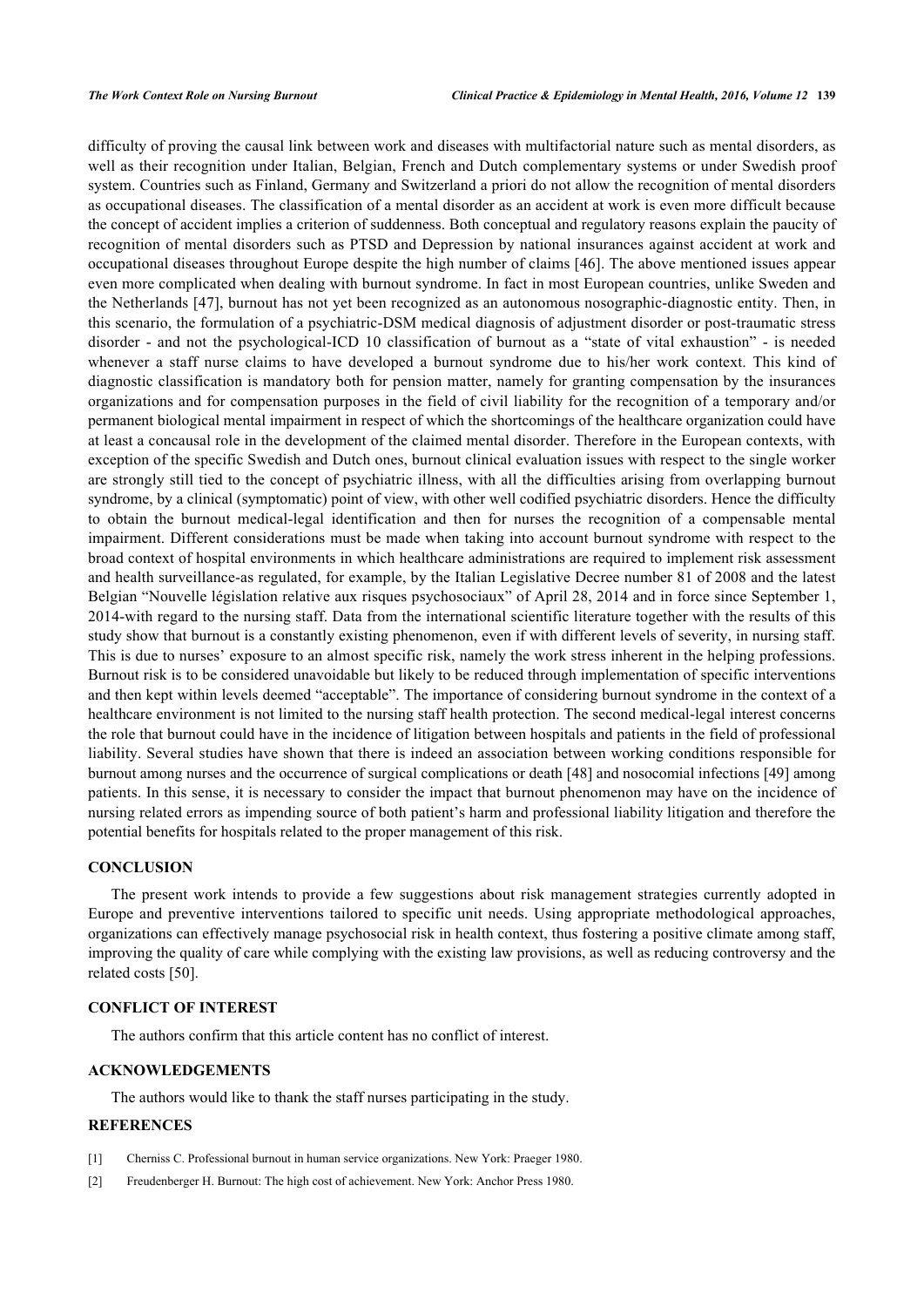- <span id="page-8-0"></span>[3] Maslach C, Leiter PL. The Truth about Burnout. San Francisco: Jossey Bass 1997.
- <span id="page-8-1"></span>[4] Pines A, Maslach C. Characteristics of staff burnout in mental health settings. Hosp Community Psychiatry 1978; 29(4): 233-7. [PMID: [631745\]](http://www.ncbi.nlm.nih.gov/pubmed/631745)
- <span id="page-8-2"></span>[5] Maslach C. Burned out. Hum Behav 1976; 5: 16-22.
- <span id="page-8-3"></span>[6] Leiter MP. Burnout as a developmental process: consideration of models. In: Schaufeli WB, Maslach C, Eds. Professional burnout: recent developments in theory and research. London: Taylor & Francis 1993.
- <span id="page-8-4"></span>[7] Leiter MP, Gascón S, Martínez-Jarreta B. Making sense of work life: a structural model of burnout. J Appl Soc Psychol 2010; 40: 57-75. [\[http://dx.doi.org/10.1111/j.1559-1816.2009.00563.x\]](http://dx.doi.org/10.1111/j.1559-1816.2009.00563.x)
- <span id="page-8-5"></span>[8] Maslach C. Job burnout: New directions in research and intervention. Curr Dir Psychol Sci 2003; 12: 189-92. [\[http://dx.doi.org/10.1111/1467-8721.01258](http://dx.doi.org/10.1111/1467-8721.01258)]
- <span id="page-8-6"></span>[9] Maslow AH. Motivation and Personality. New York: Harper 1954.
- <span id="page-8-7"></span>[10] Schaufeli W, Enzmann D. Girault N. Measurement of burnout: A review. In: Schaufeli W, Maslach C, Marek T, Eds. Professional burnout: Recent developments in theory and research. Philadelphia: Taylor & Francis 1993; pp. 199-215.
- <span id="page-8-8"></span>[11] Clarke SP, Sloane DM, Aiken LH. Effects of hospital staffing and organizational climate on needlestick injuries to nurses. Am J Public Health 2002; 92(7): 1115-9. [\[http://dx.doi.org/10.2105/AJPH.92.7.1115\]](http://dx.doi.org/10.2105/AJPH.92.7.1115) [PMID: [12084694](http://www.ncbi.nlm.nih.gov/pubmed/12084694)]
- 
- <span id="page-8-9"></span>[12] Glasberg AL, Eriksson S, Norberg A. Burnout and stress of conscience among healthcare personnel. J Adv Nurs 2007; 57(4): 392-403. [\[http://dx.doi.org/10.1111/j.1365-2648.2007.04111.x\]](http://dx.doi.org/10.1111/j.1365-2648.2007.04111.x) [PMID: [17291203](http://www.ncbi.nlm.nih.gov/pubmed/17291203)]
- <span id="page-8-10"></span>[13] Leiter MP, Day A, Oore DG, Spence Laschinger HK. Getting better and staying better: assessing civility, incivility, distress, and job attitudes one year after a civility intervention. J Occup Health Psychol 2012; 17(4): 425-34. [\[http://dx.doi.org/10.1037/a0029540](http://dx.doi.org/10.1037/a0029540)] [PMID: [23066695\]](http://www.ncbi.nlm.nih.gov/pubmed/23066695)
- [14] Sancassiani F, Campagna M, Tuligi F, Machado S, Cantone E, Carta MG. Organizational wellbeing among workers in mental health services: a pilot study. Clin Pract Epidemol Ment Health 2015; 11: 4-11. [\[http://dx.doi.org/10.2174/1745017901511010004\]](http://dx.doi.org/10.2174/1745017901511010004) [PMID: [25767557](http://www.ncbi.nlm.nih.gov/pubmed/25767557)]
- <span id="page-8-11"></span>[15] Marin MF, Lord C, Andrews J, *et al.* Chronic stress, cognitive functioning and mental health. Neurobiol Learn Mem 2011; 96(4): 583-95. [\[http://dx.doi.org/10.1016/j.nlm.2011.02.016](http://dx.doi.org/10.1016/j.nlm.2011.02.016)] [PMID: [21376129](http://www.ncbi.nlm.nih.gov/pubmed/21376129)]
- <span id="page-8-12"></span>[16] Maslach C. Job burnout: New directions in research and intervention. Curr Dir Psychol Sci 2003; 12: 189-92. [\[http://dx.doi.org/10.1111/1467-8721.01258](http://dx.doi.org/10.1111/1467-8721.01258)]
- <span id="page-8-13"></span>[17] Leiter MP, Maslach C. Areas of worklife: A structured approach to organizational predictors of job burnout. In: Perrewé P, Ganster DC, Eds. Research in occupational stress and wellbeing. Oxford: Elsevier 2003; pp. 91-134. [\[http://dx.doi.org/10.1016/S1479-3555\(03\)03003-8\]](http://dx.doi.org/10.1016/S1479-3555(03)03003-8)
- <span id="page-8-14"></span>[18] Laschinger HK, Finegan J, Shamian J, Wilk P. A Longitudinal Analysis of the Impact of Structural and Psychological Empowerment on Job Satisfaction of Nurses. Proceedings of the Academy of Management Annual Meeting. Denver: CO 2002.
- <span id="page-8-15"></span>[19] Laschinger HK, Finegan J, Shamian J, Wilk P. Workplace empowerment as a predictor of nurse burnout in restructured healthcare settings. Longwoods Review 2003; 1: 2-11.
- <span id="page-8-16"></span>[20] Kanter RM. Men and Women of the Corporation. New York: Basic Books 1977.
- <span id="page-8-17"></span>[21] Kanter RM. Men and Women of the Corporation. 2<sup>nd</sup> ed. New York: Basic Books 1993.
- <span id="page-8-18"></span>[22] Spence Laschinger HK, Leiter MP. The impact of nursing work environments on patient safety outcomes: the mediating role of burnout/engagement. J Nurs Adm 2006; 36(5): 259-67. [\[http://dx.doi.org/10.1097/00005110-200605000-00019](http://dx.doi.org/10.1097/00005110-200605000-00019)] [PMID: [16705307\]](http://www.ncbi.nlm.nih.gov/pubmed/16705307)
- <span id="page-8-19"></span>[23] Portoghese I, Galletta M, Coppola RC, Finco G, Campagna M. Burnout and workload among health care workers: the moderating role of job control. Saf Health Work 2014; 5(3): 152-7. [\[http://dx.doi.org/http://dx.doi.org/10.1016/j.shaw.2014.05.004\]](http://dx.doi.org/http://dx.doi.org/10.1016/j.shaw.2014.05.004)
- <span id="page-8-20"></span>[24] Galletta M, Portoghese I, Fabbri D, Pilia I, Campagna M. Empowering workplace and wellbeing among healthcare professionals: the buffering role of job control. Acta Biomed 2016; 87(Suppl. 2): 61-9. [PMID: [27240034\]](http://www.ncbi.nlm.nih.gov/pubmed/27240034)
- <span id="page-8-21"></span>[25] Maslach C, Schaufeli WB, Leiter MP. Job burnout. Annu Rev Psychol 2001; 52: 397-422. [\[http://dx.doi.org/10.1146/annurev.psych.52.1.397](http://dx.doi.org/10.1146/annurev.psych.52.1.397)] [PMID: [11148311\]](http://www.ncbi.nlm.nih.gov/pubmed/11148311)
- <span id="page-8-22"></span>[26] Deci EL, Ryan RM. Intrinsic motivation and self-determination in human behavior. New York: Platinum Press 1985. [\[http://dx.doi.org/10.1007/978-1-4899-2271-7](http://dx.doi.org/10.1007/978-1-4899-2271-7)]
- <span id="page-8-23"></span>[27] Fernet C, Gagné M, Austin S. When does quality of relationships with coworkers predict burnout over time? The moderating role of work motivation. J Organ Behav 2010; 31: 1163-80. [\[http://dx.doi.org/10.1002/job.673](http://dx.doi.org/10.1002/job.673)]
- <span id="page-8-24"></span>[28] Brislin RW. Back-translation for cross-cultural research. J Cross Cult Psychol 1970; 1: 185-216.